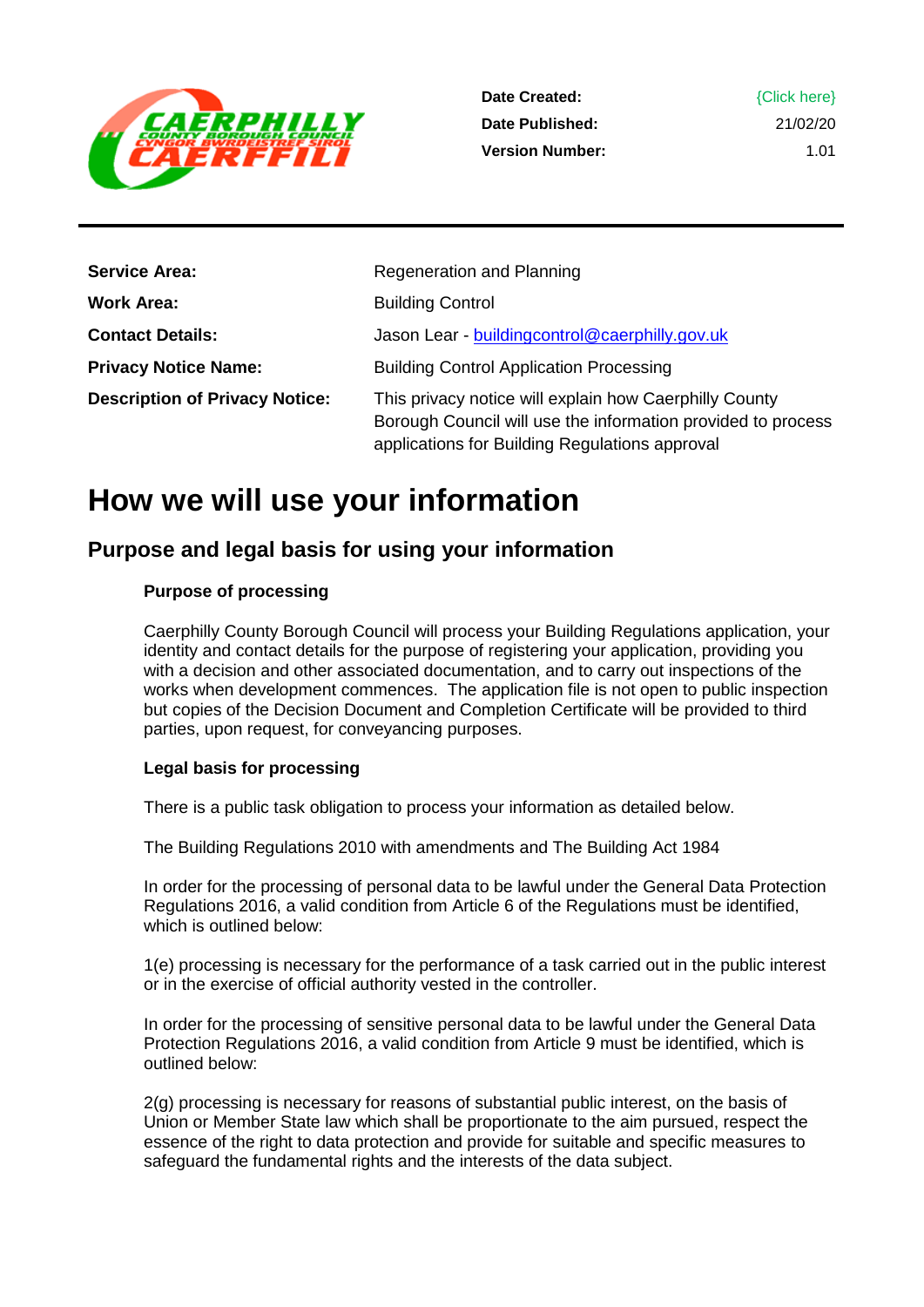## **Who will have access to your information**

#### **Identity of Data Controller and Data Protection Officer**

The Data Controller for your information is Caerphilly County Borough Council. The Data Protection Officer is:

Ms Joanne Jones Corporate Information Governance Manager / Data Protection Officer Email: dataprotection@caerphilly.gov.uk Tel: 01443 864322

Other Data Controllers may also be responsible for your information, depending on the specific circumstances. Please contact the Service Area for further information.

#### **Details of main users of your information**

Staff within the Council's Building Control and Support Services Team will register your application, your identify and contact details for the purpose of determining your application and providing you with a decision and other associated documentation, and to carry out inspections of the works when development commences.

#### **Details of any sharing of your information within Caerphilly county borough council**

Departments within the Council who may be consulted on your application include Development Management, Highways, Public Protection, Land Drainage and Infrastructure.

Your contact details will also be shared with the Corporate Finance Team for invoicing purposes or for arranging refunds of fees and will also be shared with Council Tax, NNDR and Address Management to assist them in carrying out their statutory duties.

#### **Details of any sharing of your information with other organisations**

South Wales Fire and Rescue Service may be consulted on your application, along with Welsh Water, who will also receive your contact details if your development requires separate Agreement with them, i.e. Building Over Sewer Agreement. The Valuation Office may also be informed of your application for valuation purposes via Council Tax / NNDR.

#### **Details of any external data processors**

Some historic applications are periodically scanned to a document management system by an external company. The Council will ensure that this processing is compliant with data protection principles and relevant agreements are in place.

#### **Requests for information**

All recorded information held by Caerphilly County Borough Council may be subject to requests under the Freedom of Information Act 2000, Environmental Information Regulations 2004 and Data Protection legislation.

If the information you provide is subject to such a request, where possible Caerphilly County Borough Council will consult with you on its release. If you object to the release of your information we will withhold your information if the relevant legislation allows.

### **How long will we retain your information**

#### **Details of retention period**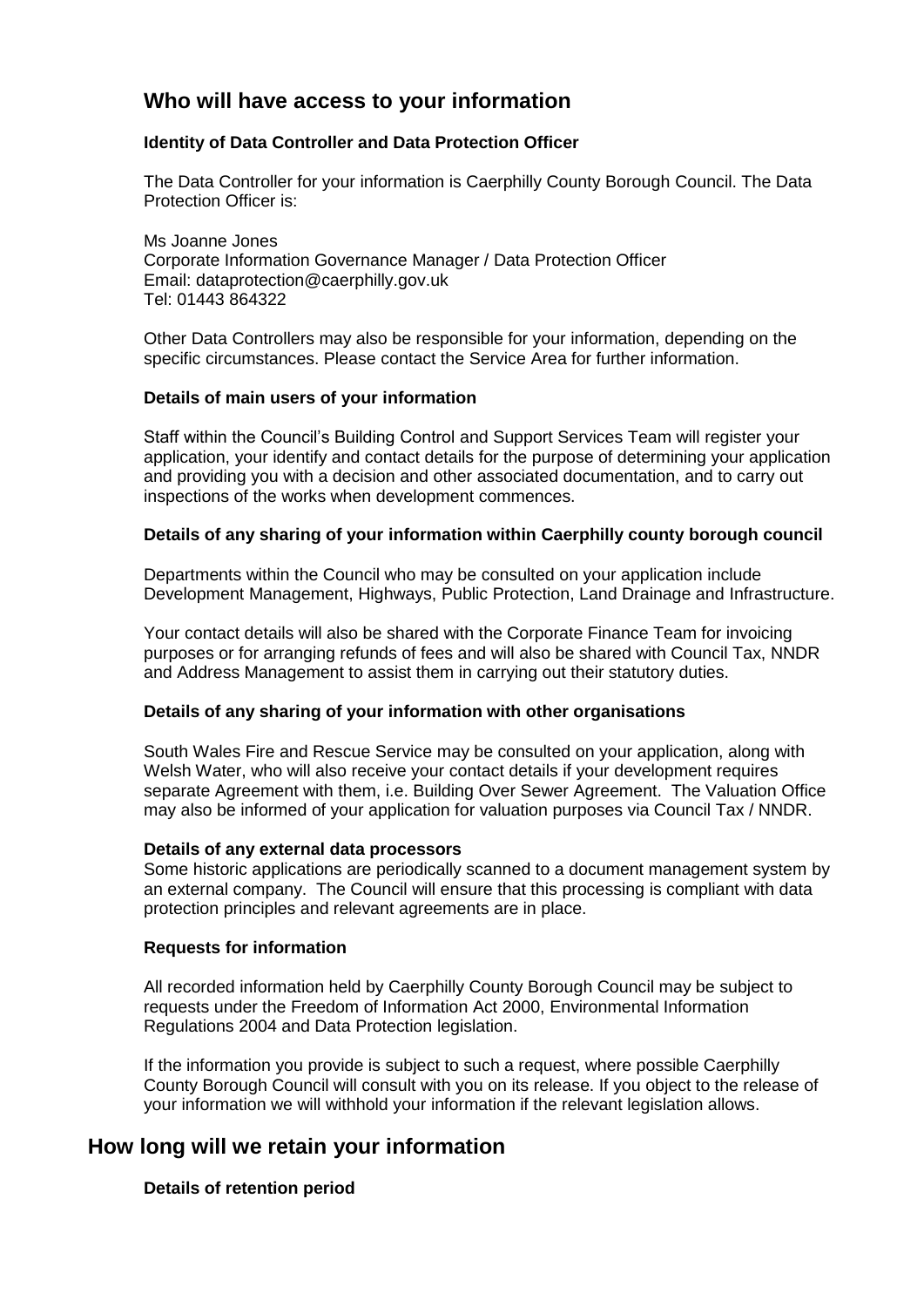How long Caerphilly County Borough Council retains information is determined through statutory requirements or best practice.

The Council holds records of building regulations applications from 1964 to the current date. Records are held in a variety of formats depending on the age of the application e.g. microfishe, electronic document management systems and paper format. The application file is not open to public inspection but copies of the Decision Document and Completion Certificate will be provided to third parties, upon request, for conveyancing purposes. Please contact the service area for any further information.

## **Your Rights (Inc Complaints Procedure)**

#### **Your rights under Data Protection**

Data Protection gives data subjects (those who the information is about) a number of rights:

- The right of subject access Application forms for this process are available on our website: SAR Form
- The right to be informed
- The right of rectification
- The right to erasure
- The right to restrict processing
- The right to object
- The right to data portability
- Rights in relation to automated decision making and profiling

Further information on your rights is available from: www.jco.org.uk

To enact your rights please contact the service area detailed on the top of this form.

#### **Complaints Procedure**

If you are unhappy with the way that Caerphilly County Borough Council has handled your request / information, you have the right of complaint. Please contact the Service Area detailed at the top of this document outlining your issues.

If you remain unhappy you also have a right of complaint to the Information Commissioner's Office. Please follow this link for further information on the complaints process.

[www.caerphilly.gov.uk/My-Council/Data-protection-and-freedom-of-information/Questions](http://www.caerphilly.gov.uk/My-Council/Data-protection-and-freedom-of-information/Questions-and-complaints)[and-complaints](http://www.caerphilly.gov.uk/My-Council/Data-protection-and-freedom-of-information/Questions-and-complaints)